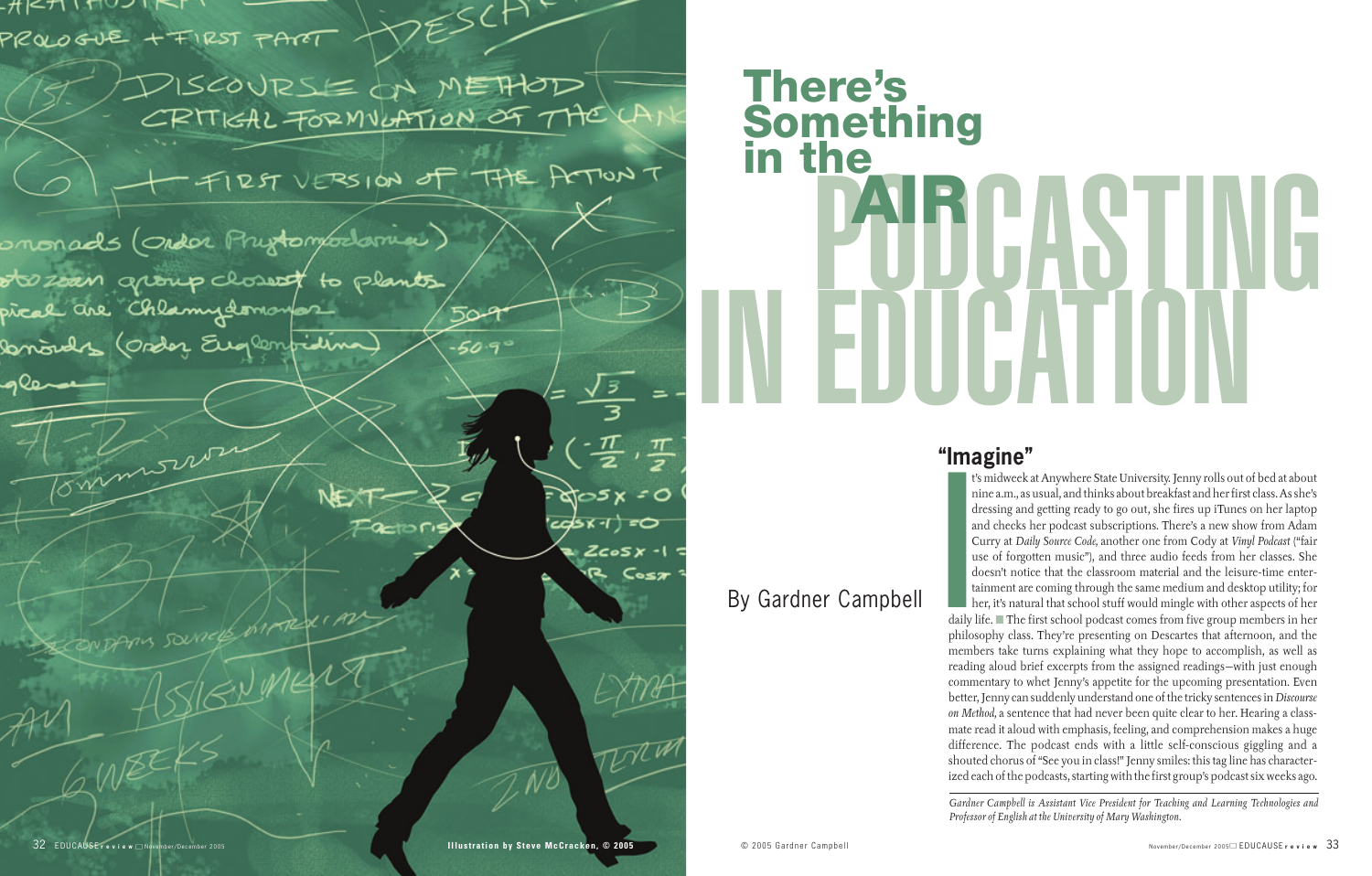

## **Imagine a liberal-arts university supplying its community, and the world, with "profcasts" of classes and presentations delivered by its talented instructors.**

She thinks about her own group's presentation and its preparatory podcast with some satisfaction: the group members are planning to do a movie-trailer-style podcast on Nietzsche and *Also Sprach Zarathustra*, and she is already musing about how to combine the sound effects with the readings and commentary so that her classmates will be especially inspired to engage with the presentation that day. The informal, good-natured podcasting competition in this class means that Jenny reads the assignments more carefully than usual, hoping to find something that will make her group's podcast especially memorable—and enjoyable.

Jenny's next school podcast comes from her Arabic class. Again, the students in the class have put together a podcast, but this time they're interviewing each other in Arabic about a guest speaker who visited their class last week. This distinguished writer had just published an essay on international relations in the Arab-speaking world, and the current podcast includes excerpts from her presentation mixed with students asking each other about the significance of her ideas in relation to what they had learned so far about Arab culture. Although it is frustrating for the students to try to discuss complex concepts in fairly basic Arabic—this is a first-semester intermediate course—Jenny finds that her classmates' struggles help focus her attention on one particular moment in the speaker's lecture, one that is becoming more interesting the more she thinks about it. In addition, listening to her classmates gently correct each other's vocabulary and pronunciation in the podcast reminds Jenny that a big test is coming up at the end of the week, and she makes a note in her todo list.

Now Jenny looks at her watch: each of these podcasts has taken about ten minutes, and she has one to go. She also wants to hear the first two podcasts again to catch things she missed. So she quickly synchronizes her MP3 player to her music-management software to load the latest podcasts onto her portable player. With player in hand and earbuds in place, Jenny walks out to get in the dining hall

breakfast line before it closes. The earbuds don't block out ambient sound—she can pause the playback and hold a conversation with a passing friend with little trouble—but they do allow her to start listening to that last podcast as she walks the five hundred yards to the cafeteria. This final podcast for the morning comes from her biology professor, who each Wednesday does a quick, enthusiastic summary of several journal articles the professor has read in the preceding week. This podcast is a special favorite of Jenny's; she loves to hear the excitement in her professor's voice. Sometimes the articles pertain to the class or lab work for the week. More often they do not—at least, not directly. But always, Jenny feels an intense bond with this teacher, who shares with her students not only her expertise but also her delight in continuing to acquire and reflect on new knowledge. News of this biologist's "scholar's diary" podcast had spread across campus last semester. To her surprise, Jenny had found herself getting hooked on each week's installment herself, even though she had never taken a class taught by this professor. When she was fortunate enough to snag a seat in the course this semester, Jenny found that the podcasts had done a great job of conveying the learning environment the teacher created in class. Jenny felt as if she had become an apprentice to a master thinker. The interesting rhythm of lecture, lab, group projects, and each week's podcast gives her a rich sense of what the life of the mind could be at its most intense. Jenny has even e-mailed her parents to tell them about this professor's podcasts, and now her parents are listening too.

Imagine a busy commuting student preparing both emotionally and intellectually for class by listening to a podcast on the drive to school, then reinforcing the day's learning by listening to another podcast, or perhaps the same podcast, on the drive back home. Imagine the members of a debate team getting key instructions from their coach on a podcast as they hurry from debate to debate. Imagine a professor reading aloud a series of poems over the summer in preparation for a fall seminar in which his readings will help students overcome obstacles of language and syntax in this difficult verse. Imagine a liberal-arts university supplying its community, and the world, with "profcasts" of classes and presentations delivered by its talented instructors—not to give away intellectual property but to plant seeds of interest and to demonstrate the lively and engaging intellectual community created by its faculty in each course.

These things, and more, are happening now.

### **"Hailing Frequencies Open"**

A complete history of podcasting would likely double the length of this essay. Fortunately, there's already a good one available at *Wikipedia*: <http://en.wikipedia. org/wiki/Podcast>. As the article notes, *podcasting* is a portmanteau word that combines *iPod* with *broadcasting*. The term is mildly controversial, since it privileges the Apple iPod and to some people implies that one must own an iPod to listen to a podcast. But podcasting is not limited to the iPod or even to MP3s or portable music players. In some respects, podcasting is not even new: both streaming and downloadable audio are as old as the World Wide Web, and the RSS specification that enables podcasting has been around for several years.<sup>1</sup> What's new about podcasting is the ease of publication, ease of subscription, and ease of use across multiple environments, typically over computer speakers, over a car stereo, and over headphones—all while the listener is walking or exercising or driving or traveling or otherwise moving about.

Still, "ease of publication" may overstate the case just a bit. A few intricacies that lie behind the notion of publishing a podcast deserve consideration. One is that you have to produce a podcast before you can publish it. It is true that one can produce a podcast very simply. Some gifted audio "jotters" can make very compelling off-the-cuff *audio vérité* podcasts, quick spiels spoken into inexpensive MP3 players with voice-recording capabilities. Nevertheless, such "first take" podcasting is difficult to sustain, and it's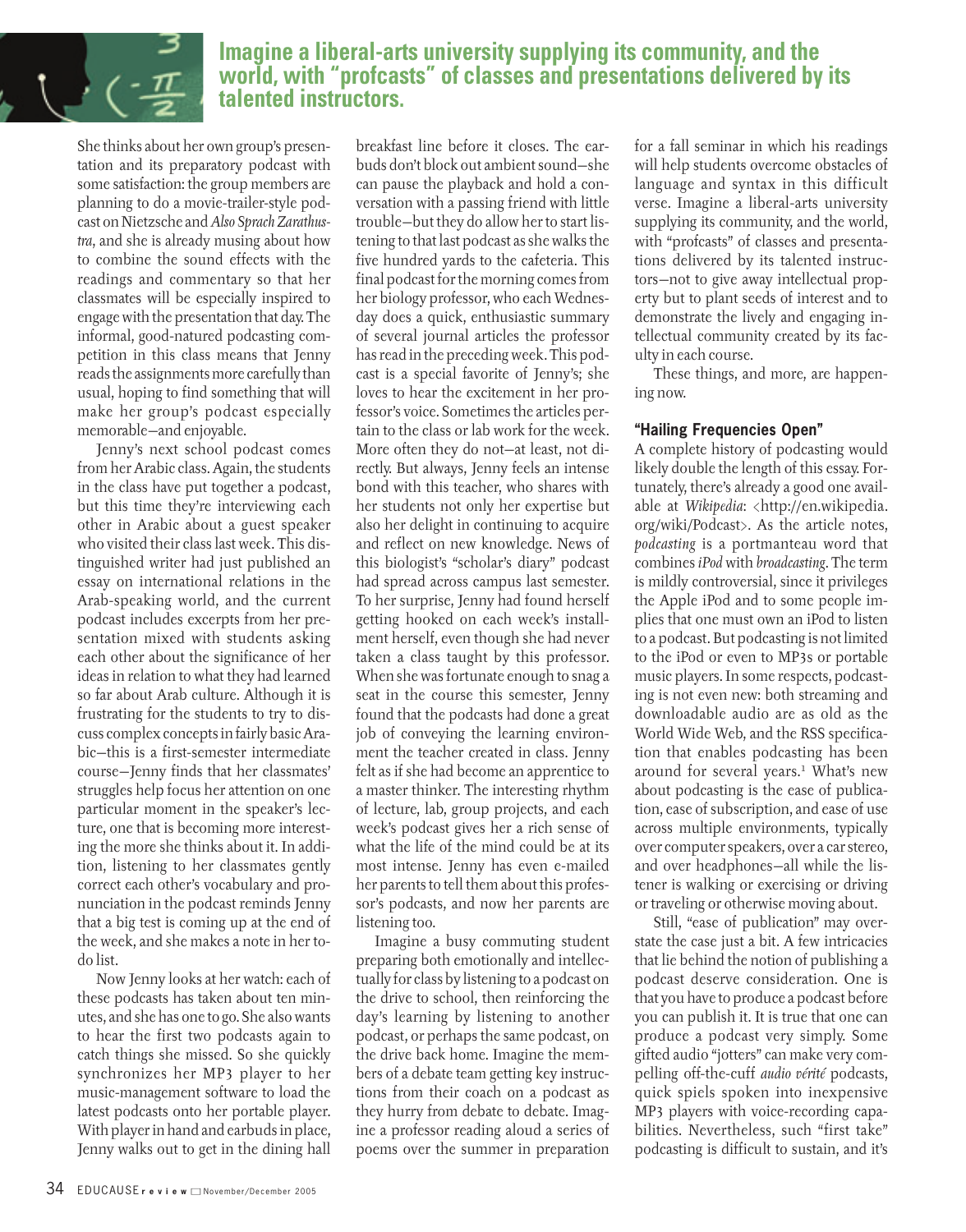pen-source tools such as<br>Audacity (see <http://<br>audacity.sourceforge.net<br>can help you record.edit.and Audacity (see <http:// audacity.sourceforge. net/>) can help you record, edit, and process digital audio. Detailed instructions on how to produce a podcast are beyond the scope of this article, but a Google search on "how to podcast" returned nearly 80,000 hits at the time of this writing, so there's no lack of free advice on how to get started. For good general advice on voice recording on a PC, see <http://www.sonicspot.com/guide/ voicerecording.html>. *Podcasting News* has a helpful brief tutorial at  $\langle$ http:// www.podcastingnews.com/articles/ How-to-Podcast.html>. For a little more depth, see *About.com'*s tutorial at <http://radio.about.com/od/ podcastin1/a/aa030805a.htm>. There is an excellent set of guidelines for recording and processing at the *IT Conversations* wiki: <http://www. itconversations.com/wikis/itc/ pmwiki.php>. Finally, there are lots of good tips and tricks at *Transom.org:* <http://www.transom.org/tools/ index.php>.

the rare individual who can make his or her rambling into a compelling listening experience.

For most of us, podcasting will involve a little preparation, and perhaps a little editing or other post-production, before we'll be ready for the world to hear our efforts. The good news is that once you get the hang of a few technical issues common to any kind of audio recording, you'll be on your way. You'll need to understand some of the basics of digital audio: sampling rates (higher is usually better), bit depths (greater depth, again represented by higher numbers, is usually better), compression formats (the major players are MP3, Windows Media Audio or WMA, and Apple's Advanced Audio Coding or AAC), and compression bitrates (higher is usually better). Why do I

keep saying "usually"? Because there's a trade-off between quality and file size. Whereas broadband access means that a ten- or twenty-megabyte file is a convenient download for many people, especially overnight, longer podcasts (of an hour or more) can generate rather large files if one isn't careful. If only for the sake of elegance and good bandwidth stewardship, it's good to try to hit the sweet spot where moderate file size meets pleasing audio quality. Besides, bandwidth isn't free, and exceeding bandwidth limits on a Web-hosting service can shut down a podcast very quickly.

Producing a podcast is the hardest part of publication. Actually distributing a podcast is quite simple. Any RSS 2.0 feed includes an "enclosure" tag that will send a signal to a special feed-reader or RSS aggregator (sometimes referred to as a "podcatcher") indicating that some kind of binary digital content has been published to that RSS feed and is available for download. Typically, podcast publication is part of a blog or is structured around a blogging template. The blog is arranged chronologically, of course, and it almost always generates an RSS feed as well. All one has to do to publish the podcast is to upload the audio to the Web server that hosts the blog, then link to that digital content from somewhere within the blog entry. The enclosure tag for the RSS feed is generated automatically.2 The blogging platform also has another advantage in that one can easily publish "show notes" or outlines in the dated blog entry for each podcast, a handy way to allow listeners to search for particular podcasts, since searching within audio files is still an emerging technology.3

At this point, many readers will have thrown up their hands in despair. Am I suggesting that those of us in higher education—we who have spent our lives perfecting our writing and speaking—must now learn to be audio and video engineers too? Can't we leave the multimedia authoring to the audio/video gurus at our institutions? The short answer is "yes." Perhaps few of us will have the time, energy, or motivation to add an entirely new skill set to our working lives. Most of us, however, can and should learn the potential uses and value of rich media authoring—in this case, the podcast. Once we have, we can certainly partner with the IT and AV specialists at our institutions, specialists who will do the technical work to bring our teaching and learning designs to life in the classroom and on the Web. Learning more about podcasts and other types of rich media authoring will simply help us communicate more intelligently and precisely when we call in the IT specialists.

The longer answer is more complex and also more daunting or exhilarating, depending on your point of view, risk tolerance, and curiosity. There may be very good reasons for acquiring at least rudimentary skills in "rich media" (or "multimedia") authoring. More and more students come to school with these skills. This is a language they not only understand but use, often on a daily basis. Some of them have been blogging, shooting and editing video, creating Flash animations, manipulating photographs, and recording digital audio for many years. These are the tools of their native expressiveness, and with the right guidance and assignments, they can use these tools to create powerful analytical and synthetic work. Yet even such digitally fluent students need to learn to manipulate their multimedia languages well, with conceptual and critical acumen, and we in higher education do them a disservice if we exclude their creative digital tools from their education.

At the same time, our own professional lives will increasingly involve rich media authoring. As the *Infoworld* writer (and prolific blogger) Jon Udell points out, there was a time when professors did not do their own typing or line editing. Now, however, moderate skill in typing and word-processing is simply assumed. Those of us who compose at the keyboard probably prefer to do our own typing; indeed, in most cases, the line between



**Even such digitally fluent students need to learn to manipulate their multimedia languages well, with conceptual and critical acumen.**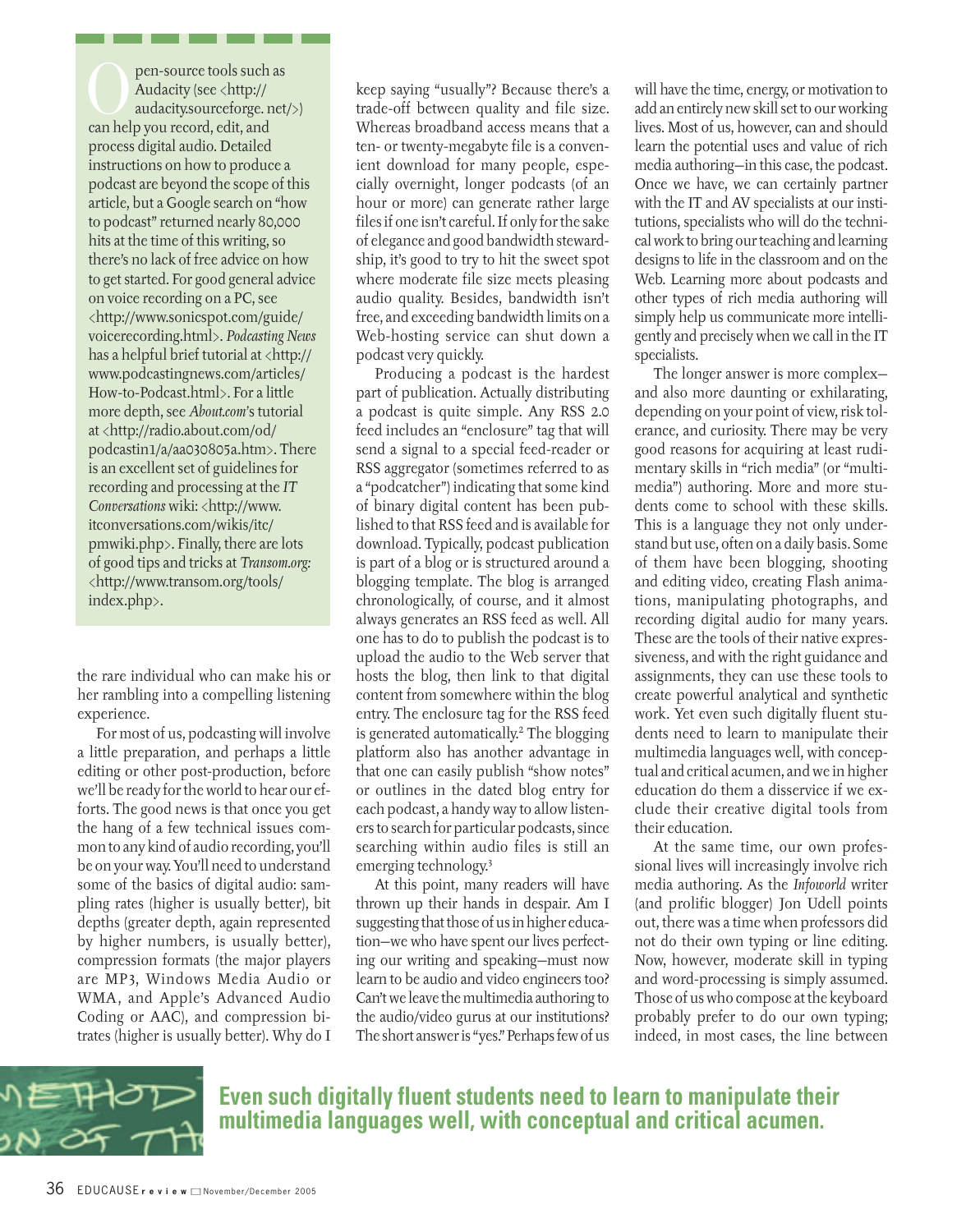

## **With a podcatcher, the listener can subscribe to his or her favorite podcasts, which will then be downloaded automatically to the computer at a time of the listener's choosing.**

typing and composing has grown so faint as to be practically invisible. The same process will inevitably overtake rich media authoring as well.4

Once a podcast has been produced and published, it's ready to be downloaded by the listener. (Many writers call podcast listeners "consumers" and speak of the activity as "consuming content," but that metaphor denies the delicate, responsive human interaction that charac-

n a March 2005 podcast (http<br>weblog.infoworld.com/udell<br>2005/03/ 03.html), Jon Udell<br>persuasively identified five major n a March 2005 podcast (http:// weblog.infoworld.com/udell/ 2005/03/ 03.html), Jon Udell factors behind the explosive growth of podcasting and rich media authoring in general:

- 1. Internet activity is pervasive.
- 2. Broadband has grown very rapidly, which makes it far easier to "consume large media objects."
- 3. The multimedia personal computer can "more or less be taken for granted."
- 4. The "distinction between streaming and downloading of media content has begun to blur. . . . People can now have the experience of streaming while enjoying the simplicity . . . of downloading."
- 5. Finally, there is the iPod phenomenon and "the rapid adoption of portable MP3 playback devices"—up to eleven million devices in the United States alone. Udell calls the portable audio device "the new transistor radio" and points to the beginnings of a "renaissance of creative stuff happening." Because this renaissance coincides with the Creative Commons phenomenon, traditional business models need not constrain the artist's work.

terizes the best communication, indeed the best *listening* and *reading*.) The real power of podcasting, however, is unleashed by the RSS function in tandem with the podcatcher (audio-video RSS aggregator or feed-reader) described above. With a podcatcher, the listener can subscribe to his or her favorite podcasts, which will then be downloaded automatically to the computer at a time of the listener's choosing, usually overnight as the listener is sleeping. When the listener awakes and prepares for the day, as in Jenny's narrative above, he or she can either listen to the podcasts from the desktop or transfer those podcasts to a portable audio device for mobile listening throughout the day. The podcast remains in the portable player as long as the listener wants and can be deleted at any time.

The subscription feature (or, seen from another perspective, the notification feature) of the RSS feed transforms the experience for the listener. Think of the daily newspaper delivered to your door. It's an aggregator combining the work of many individual reporters and editors. Its production occurs while you sleep. And though you could go to a newsstand to read or purchase the paper, you don't have to. Instead, you subscribe to the newspaper and have it delivered to your door each morning. As you prepare for the day, you look over the newspaper pages, read articles of interest, and if you're not finished with it, you take it with you. The difference with podcasts is that persistence of content is potentially greater (yesterday's podcast may be more worth preserving than yesterday's newspaper), skimming the content is harder (though show notes help), and certain kinds of portability are enhanced. One may be able to read a newspaper on a jostling subway, but one cannot (or at least should not) attempt to read a newspaper while driving a car. Even reading a newspaper while walking across campus is difficult, although some people try. By contrast, podcasts can be listened to very easily while driving, walking, or working out at the gym.5

Several especially promising devel-

opments in podcasting emerged during the spring and summer of 2005. First, Adam Curry, a former MTV VJ and an early developer of podcatching software, helped to create a utility he calls a "castblaster" that automates much of the recording, encoding, and uploading process.6 Second, Curry's PodShow.com, "Odeo" (http://www.odeo.com), and other such services began promoting themselves as one-stop-shops for podcast creation, publication, and subscription. (Both PodShow.com and Odeo also acquired considerable venture capital over the summer.) All these services aim to become easy-to-use hybrids of podcast production, distribution, and promotion, offering something like the blogging service provided by Blogger but with the greater sophistication and complexity that multimedia authoring requires.

Is there a noncommercial alternative to Podshow, Odeo, or other such services? Yes: "Ourmedia: The Global Home for Grassroots Media" (http://www. ourmedia.org/). This service boasts nearly 40,000 members worldwide and promises to host software, video, audio, images, and text "forever" with unlimited bandwidth. To achieve these lofty aims, Ourmedia uses an open source content manager called Drupal as a front end to media stored on the Internet Archive (http://www.archive.org/). Students and faculty may use Ourmedia to host blogs, store content, and publish podcasts, all free of charge. The only catch is that everything must be made available to "a global audience." That kind of sharing may sometimes not be appropriate for certain class productions—but then again, publishing to a potential audience of a networked planet could be just the motivation many students need. Ourmedia is not a one-click-and-you'redone operation, but it is free, and its mission is laudable.

In the third development, both ease of subscription and ease of portability took a large step forward with the release of Apple's iTunes version 4.9, which incorporates an extensive podcast directoryand-subscription service into the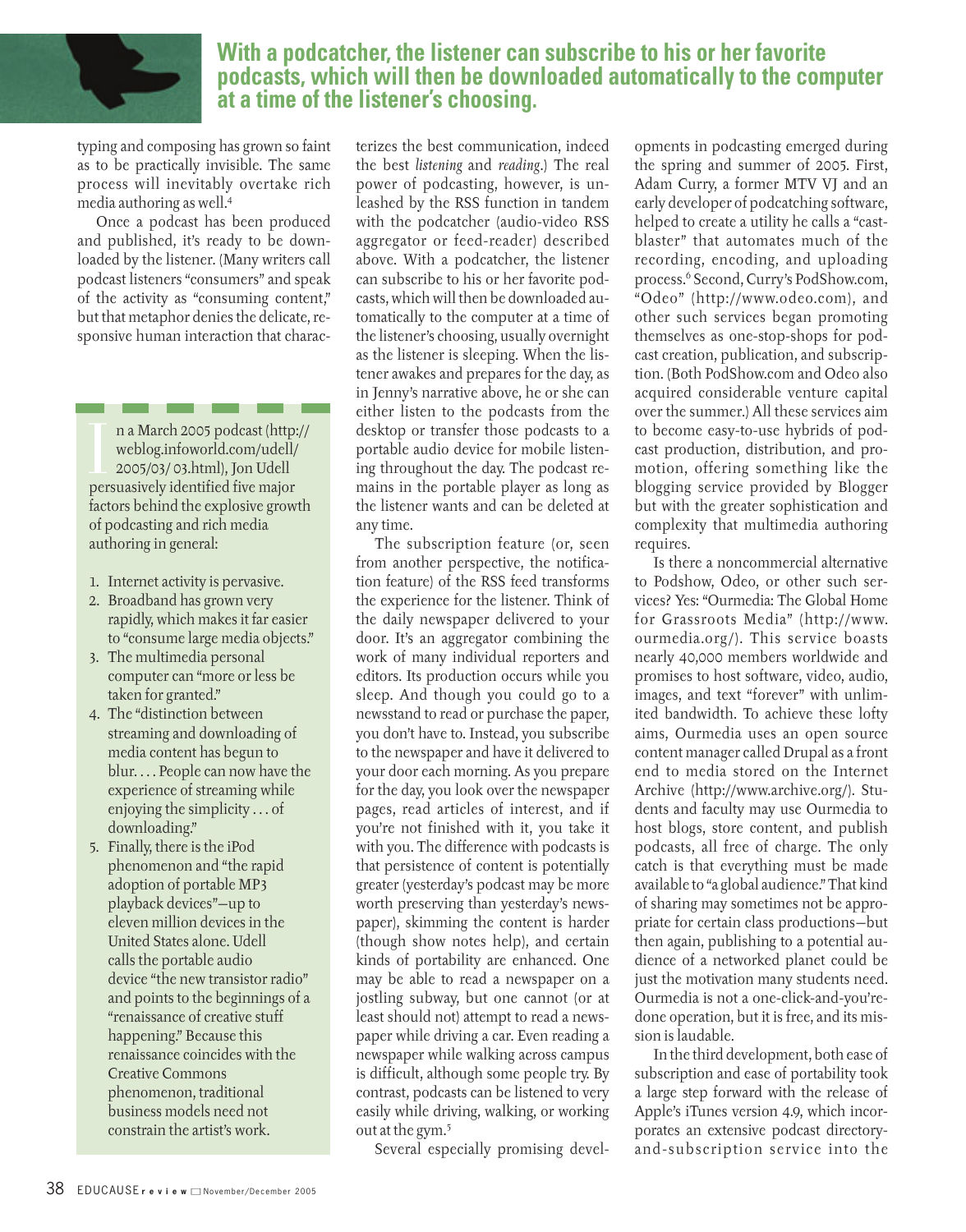structure of the iTunes Music Store. Corporate podcasts, including content from all the major broadcasting networks, are prominently featured on the front page of the directory. Some of the more popular "indie" podcasts are featured as well; several thousand that had already been listed in other directories were incorporated into the iTunes podcast directory at launch. Indie podcasts that are not currently in the directory can be submitted to iTunes for inclusion, though all such submissions are subject to review and one must have an iTunes Music Store account to submit a podcast. But even if a podcast isn't in the directory, it can be subscribed to very easily in the iTunes interface by simply typing the podcast's URL into a special subscription field.<sup>7</sup> This new version of iTunes could take the entire podcasting phenomenon into the mainstream. Indeed, Apple reported that iTunes customers subscribed to over one million podcasts in the two days following the launch of iTunes support for podcasts.8 As of this writing, Apple states that more than 15,000 podcasts are available for subscription through iTunes 5.0 (http://www.apple.com/podcasting/).

For educators, the implications of Apple's embrace of podcasting are both exciting and troubling. The development is exciting because students will have a free, easy-to-use, dual-platform (Windows and Mac) audio-content manager that will help make podcasting pervasive and effective. Even more important for educators, the new version of iTunes enables "enhanced podcasts" that offer a chapter function, allowing the listener to jump directly to sections within a podcast. Each of these sections can be accompanied by an image and by a clickable URL. Since one of the challenges with audio feeds has always been that of making individual parts of the feed directly accessible, encoding chapters within podcasts (as opposed to dividing the audio into tracks, each of which would need to be downloaded separately) is a very attractive feature. Why is Apple's

dam Curry's nickname is "the podtather." His *Daily Source Code* podcast<br>has done much to popularize the medium, and along with witty (and<br>sometimes profane) banter, the show continues to be an inspiring exan<br>of what can b has done much to popularize the medium, and along with witty (and sometimes profane) banter, the show continues to be an inspiring example of what can be done with podcasts. In some respects, it's as if the most popular podcast on the Internet is also one of its best proof-of-concept productions. That's in large part because Curry is besotted with the very idea of radio. Curry's *Daily Source Code* is also free (as are almost all currently available podcasts), but Curry's larger plans include a business model in which he and his co-investors will establish a service that hosts and aggressively promotes the most-listened-to podcasts, many or all of which will be available exclusively through Curry's podcasting site (http://www.podshow.com). These shows will presumably make money through advertising or, perhaps, through paid subscriptions.

What's particularly interesting about Curry's model is not that it seeks to commercialize podcasting, an inevitable development despite complaints from some quarters that Curry is out to ruin the medium. No, what's interesting is that Curry plans that the money earned by hosting and promoting premium podcasting content will help pay for a free service that will enable podcasts with smaller audiences to reach those audiences and sustain their service. If Curry's plan works, it could restore older models of public service and public access in broadcasting models that have withered as deregulation has spread across the industry over the last three decades. Or it could end up simply confining premium podcasts within a "walled garden" along the lines of MSN or AOL. It's a measure of this new medium's potential that so many interesting developments and troubling questions have emerged so quickly.

embrace of podcasting troubling to educators? Because this easy-to-use audiocontent manager just happens to sit inside a store that sells music.

#### **"Radio Is a Strange Craft"**

Radio began as an amateur medium. Even after it became thoroughly professionalized, radio retained a strong flavor of particularity linked to specific announcers and specific localities. Beginning in the 1980s, however, more and more radio stations were bought up by giant broadcasting conglomerates such as Clear Channel and Infinity Radio. The result was predictable: a few popular syndicated shows; a timid playlist relying on overplayed songs; and a homogeneous approach to programming and announcing. Part of the reason that podcasting has taken off so quickly is that there's very little worth listening to on the radio. Ironically, Infinity's KYOU in San Francisco is now an allpodcast radio station with substantially listener-generated content. As of this writing, KYOU has 2,338 podcasts in its lineup, nearly double the number of just two months ago.

But the collapse of radio is only part of the story of the rise of podcasting. The endurance of radio, or the *idea* of radio, is the other part and is a major reason why podcasting has such potential value in teaching and learning. There is magic in the human voice, the magic of shared awareness. Consciousness is most persuasively and intimately communicated via voice. The voice is literally inspired language, language full of breath, breath as language. Consider the phrase "thinking aloud." Consider a Shakespearean soliloquy. This peculiar capacity of spoken language puts the edge on Tennyson's grief in *In Memoriam*: death is horrifying not because of decay but because of silence. Photographs are undeniably powerful, and perhaps a picture is worth a thousand words, but a few words uttered by a dear voice may be worth the most of all.

Of course, the droning voice of a professor reading from yellowed lecture notes will not be so affecting, but a voice



**The new version of iTunes enables "enhanced podcasts" that offer a chapter function, allowing the listener to jump directly to sections within a podcast.**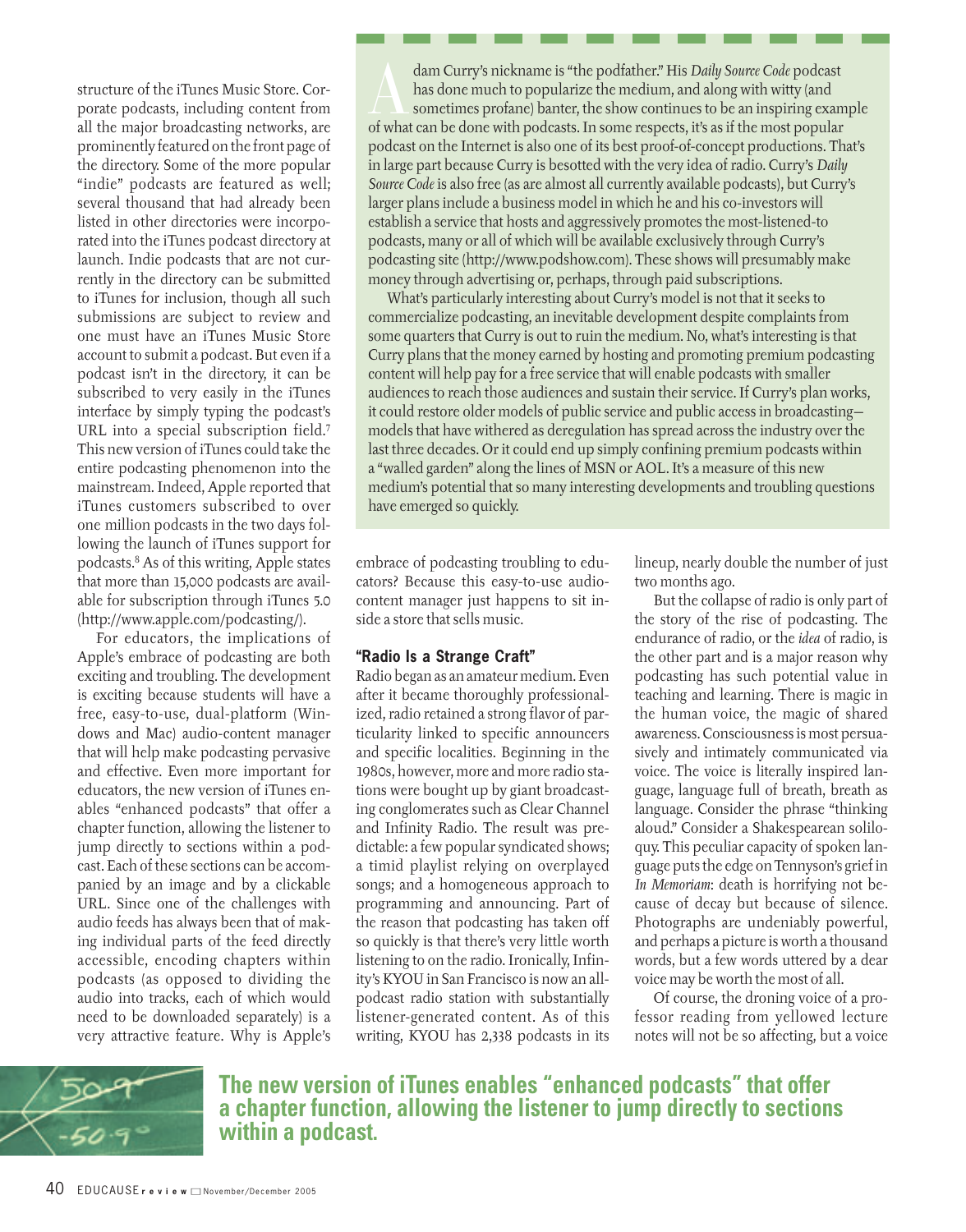

# **The endurance of radio, or the idea of radio, is a major reason why podcasting has such potential value in teaching and learning.**

that creates a theater of the mind—radio's time-honored heritage—can connect with the listener on a profound level. The theater of the mind can be both compelling and transformative, often far more than anything witnessed visually. A gifted teacher could be said to create just such a theater of the mind, as well as the conditions whereby students may be enticed to create such a theater for themselves. At its best, podcasting can serve as training in rich interiority and in shared reflection.

There's also considerable value in what I call "the explaining voice," the voice that performs understanding. The explaining voice doesn't just convey information; it shapes, out of a shared atmosphere, an intimate drama of cognitive action in time. The explaining voice conveys microcues of hesitation, pacing, and inflection that demonstrate both cognition and metacognition. When we hear someone read with understanding, we participate in that understanding, almost as if the voice is enacting our own comprehension. In other words, the explaining voice trains the ear to listen not just for meaning but for evidence of the thought that generates meaning.

I'm counting on the explaining voice, or at least as much of it as I can muster, in my current series of podcasts: *A Donne a Day.* This fall I'm teaching a senior seminar on John Donne, and in my summer preparation I was reminded just how difficult it can be, even for a specialist, to make sense of some of these poems. The syntax is tough, made even knottier by Donne's various poetic licenses. The subject matter is self-consciously erudite, in fact recondite. The poetic voice is witty, bitter, exuberant, desperate, naughty, hyperintellectual, self-mocking, selfcelebrating. I can't pretend to capture all of that in my own recitations, but I know that I start from a position of greater comprehension than my students (at least, I hope I do, though I always look forward to being surprised). In casting about for a way to share that tacit knowledge without spending every class meeting doing nothing but reading aloud—lovely as that might be for me—I decided to podcast a

Donne poem each day during the summer, thereby building up a collection of poetry and commentary in little five- to eight-minute chunks that students can use to help them prepare for each day's reading assignment. My hope is that students will understand the main argument in each poem faster as a result of hearing my reading and will thus come to class better prepared to mine the depths. I also hope they will come ready to question, even to take issue with, my reading and/or my commentary; indeed, I will encourage them to do so. As usual for my poetry seminars, I will also assign a recitation for each student, and my reading can serve as a paradigm to emulate or to work against. Best of all, I've found that reading these poems aloud to prepare them for a public audience has put me on my mettle and has taught me that some lines I *thought* I understood well could stand more sustained attention from me before the fall term.

One of my colleagues at Mary Washington, a cognitive psychologist, insists that audio is a poor channel for conveying information to learners because the learner cannot control the pace. The listener is at the mercy of the speaker's tempo. I take the point, but I wonder if that necessity doesn't have a virtuous dimension. Perhaps it is sometimes a good thing for the learner not to control the tempo, particularly if one wants to lead the learner away from habitual patterns of perception and cognition. Perhaps listening attentively to the pace of another mind, revealed in voice, can help train the learner to be more attentive generally. One can listen to a podcast with "half an ear" just as easily as one can skim a written text, but in the case of the podcast, it is more difficult to believe that one has actually attended to the words. Moreover, effective listening is no less crucial a skill than effective speaking, and even if the learner cannot control the tempo of a speaker's delivery, with a podcast he or she can listen again and again, in whole or in part, and thereby grow more practiced in listening. Listening is an activity. No good audience is passive.

Along these same lines, one crucial el-

ement of the promise of podcasting is its potential to be uniquely immersive, to evoke the intimacy and focus of a study carrel deep in the stacks of a library. One emerges from those dark, womblike spaces blinking and perhaps a little disoriented: a useful state of being in the constant struggle to defamiliarize one's surroundings and to prepare oneself for fresh insights. Podcasts, then, are like books in a study room, an information technology that may be scaled without necessarily becoming a mere commodity.

The voice also conveys our common humanity. For example, the *Washington Post* recently reported that many e-commerce sites have found more economic benefits in allowing customers telephone contact with real people rather than forcing all interaction through the Web. In another example, several newspapers are producing their own podcasts. Why would one want to *listen* to a newspaper? Frank Burgos, the editorial page editor of the *Philadelphia Daily News,* tells us why: "Podcasting, done the right kind of way, can . . . make a newspaper sound like a human being. Because that's what newspapers are: they're a collection of human beings."9

There's a strong analogy here. Done well, podcasting can reveal to students, faculty, staff, communities—even the world—the essential humanity at the heart of higher education. Among the impressive facilities and intricate processes, colleges and universities are essentially collections of human beings who seek to share the fruits of their labors with the world that helps support them. If this position seems extreme or sentimental, consider Todd Cochrane's assertion: "Podcasting represents a new way for individuals to communicate about the things they love. They can actually broadcast content that comes from their hearts."10 If a mass-market text on podcasting begins by stressing the affective dimension of this new medium, educators would do well to think about how they might harness that energy in their teaching and learning practices.

The English word *radio* comes from the Latin *radiare*, to "emit rays." Podcasting, like radio, has the potential to spread its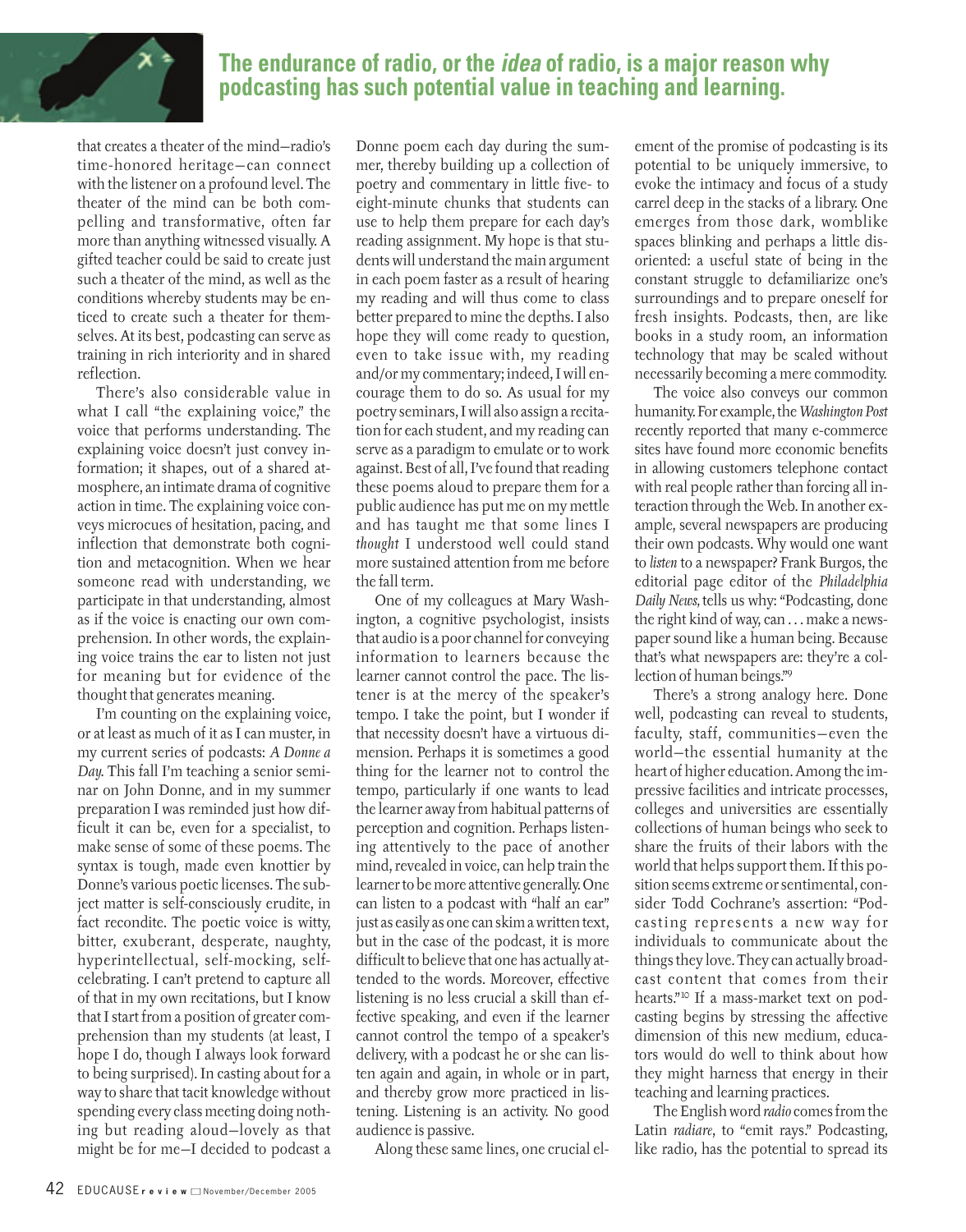effects to people both near and far and to unite them into a community of shared learning. Like radio, podcasting is less like a web and more like the spokes of a wheel. There may be many or few spokes radiating from the podcast, but the connections are essentially one-to-one, no matter how many listeners are in the audience. Indeed, one of the lessons I learned in my own thirteen years of professional broadcasting was that no matter how far the station signal carried or how many people lived in the listening area, I was speaking to one listener at a time every time I turned on the microphone. That kind of direct personal connection, scaled to encompass a large and diverse audience, offers a powerful glimpse of how podcasting can be a transformative instance of information technology in higher education. And the persistence of this content enables the "long tail" phenomenon to bring new listeners into the community many weeks or even years after a podcast was first published.

#### **"Call Out the Instigators Because There's Something in the Air"**

By the time this article is published, the phenomenon called podcasting will be about a year old. Its growth has been startlingly rapid even by IT standards. In April 2005, the Pew Internet & American Life Project reported that over six million *adults* (eighteen or older) in the United States had listened to a podcast.<sup>11</sup> Teenagers, of course, are the ones who use mobile audio devices the most. Who knows how many of them have listened to a podcast?

In a blog entry dated September 28, 2004, Doc Searls, a co-author of the book *The Cluetrain Manifesto*, discussed podcasting in some detail and noted that a Google search on "podcasts" brought up twentyfour hits. Searls went on to predict that in another year, the same search would "pull up hundreds of thousands, or perhaps even millions," of hits.<sup>12</sup> That estiAs an experiment to accompany this article and test some of its claims, the author's reading of "There's Something in the Air" is also available as an audio file. See the online version of this article (http://www.educause.edu/er/ ERM05/ERM0561.asp). Or, for the full podcast experience, RSS subscribers to Gardner Campbell's podcasts at his blog (http://www. gardnercampbell.net) will receive the podcast automatically. Those who both read the article and listen to the audio version are invited to comment on how the two experiences compare.

. . .

mate probably seemed liberal to Searls, but in reality it was far too conservative. On May 25, just eight months later, a commenter on Searls's blog entry clicked on the search link and found 4,460,000 Google hits for "podcasts." On June 23, that same Google search link returned well over 6,000,000 hits. On August 28, it returned over 21,000,000 hits. On September 18, the number had exceeded 60,000,000. Clearly, this medium has caught the imagination of a large and growing audience. During his keynote address at the Apple Worldwide Developers Conference in June 2005, Steve Jobs estimated that more than 8,000 podcasts were available through iTunes. At the time of this writing, that number has nearly doubled.

In the meantime, Musselburgh Grammar School in East Lothian, Scotland, carries on with its podcasts (http:// mgsonline.blogs.com/mgspodcast/) and brags that it is the United Kingdom's first regular schools podcast. Steve Sloan, of San Jose State University, tracks and reflects on educational podcasting (http:// www.edupodder.com). By the time you read these words, the University of Mary Washington, where I teach, will have begun its "profcasts" (http://www.profcast. org). The University of Chicago will be continuing its *Poem Present* series (http:// poempresent.uchicago.edu). Students at Manhattan Marymount College in New York City will be extending their fascinating "Art Mobs" project (http://mod.blogs. com/art\_mobs/), in which they record their own guides to art galleries throughout Manhattan. Purdue University's "BoilerCasts" (http://boilercast.itap. purdue.edu:1013/Boilercast/Index.html) will be bringing entire courses to students as podcasts or streaming audio. My hypothetical Jenny will be producing podcasts of her study-abroad experience, or her service-learning assignment, or her job search. These podcasts will be listed in iTunes or in directories such as Podcast Alley (http://www.podcastalley.com) and PodNova (http://www.podnova.com). With a speed that makes even Moore's Law seem sluggish, podcasting has won a prominent place among the dizzying variety of grassroots media now available to everyone. As Jon Udell has noted, "When all the players are bloggers, podcasters, and screencasters, the game can be taken to a whole new level."13 Those of us in higher education owe it to our students to bring podcasting and other rich media into our courses so that they can lift their learning to a whole new level too.

In *Areopagitica* (1644), John Milton argued: "For books are not absolutely dead things, but do contain a potency of life in them to be as active as that soul was whose progeny they are; nay, they do preserve as in a vial the purest efficacy and extraction of that living intellect that bred them." Podcasts too convey that potency of life, and they can preserve and communicate the living intellect with unusual immediacy. The air within the human voice retains its inspiration, even as it inspires the listener to speak in



**Done well, podcasting can reveal to students, faculty, staff, communities—even the world—the essential humanity at the heart of higher education.**